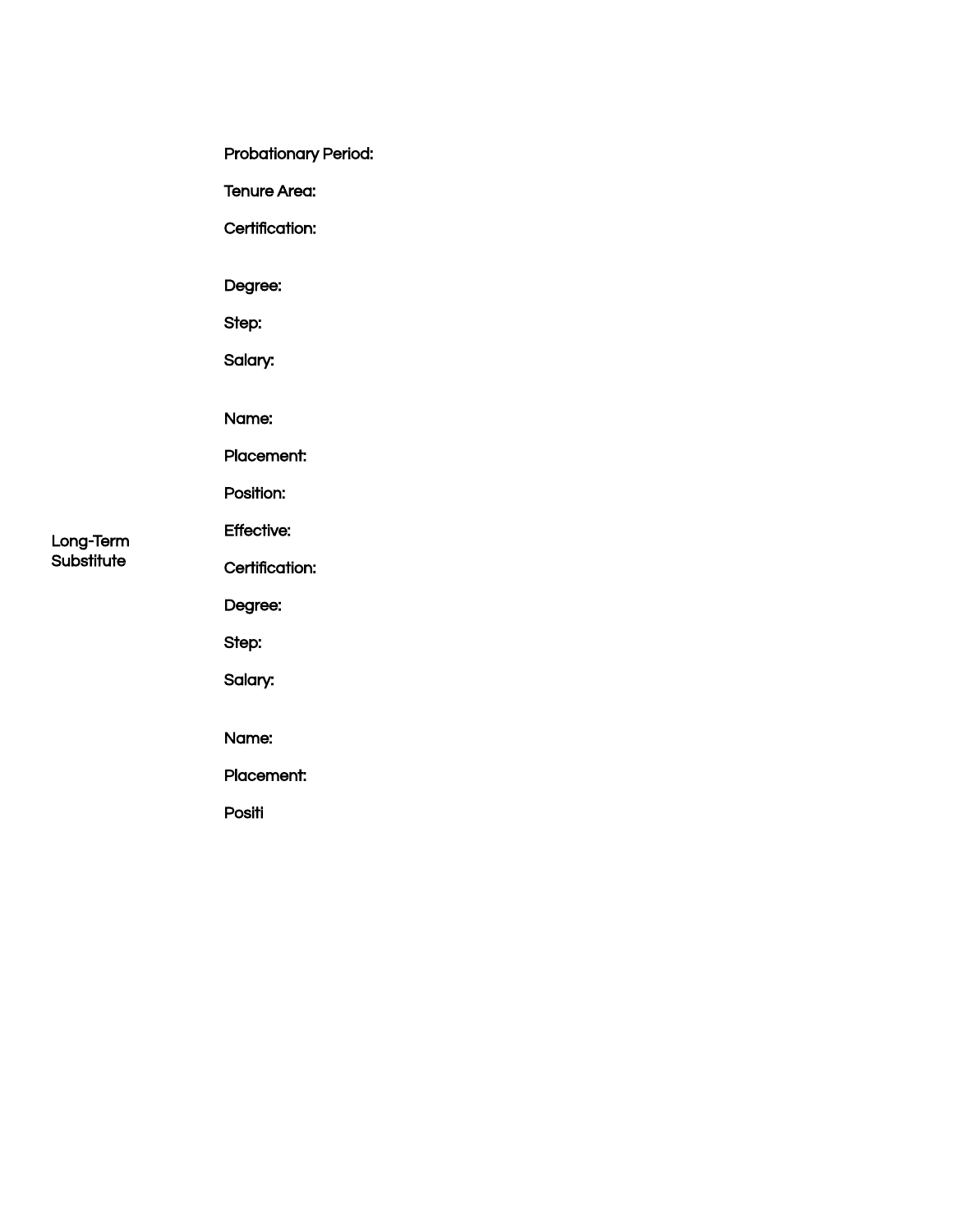

| Position:         | Long-term Special Education Teacher                          |  |  |  |
|-------------------|--------------------------------------------------------------|--|--|--|
| <b>Effective:</b> | 09/01/2021 - 06/30/2022                                      |  |  |  |
| Certification:    | Students w/disabilities Gr 1-6                               |  |  |  |
| Degree:           | <b>Bachelors</b>                                             |  |  |  |
| Step:             | 1                                                            |  |  |  |
| Salary:           | \$39,888                                                     |  |  |  |
|                   |                                                              |  |  |  |
| Name:             | Mackenna Daly                                                |  |  |  |
| Placement:        | <b>Intermediate Education Center</b>                         |  |  |  |
| Position:         | Long-term Elementary sub (S. Zito)                           |  |  |  |
| <b>Effective:</b> | 09/01/2021 - 1/22/2022                                       |  |  |  |
| Certification:    | Early Childhood Education B-2,<br>Childhood Education Gr 1-6 |  |  |  |
| Degree:           | <b>Masters</b>                                               |  |  |  |
| Step:             | 1                                                            |  |  |  |
| Salary:           | \$44,299 pro-rated                                           |  |  |  |
|                   |                                                              |  |  |  |
| Name:             | Leah Khatib                                                  |  |  |  |
| Placement:        | <b>Primary Education Center</b>                              |  |  |  |
| Position:         | Long-term Elementary sub (H. May)                            |  |  |  |
| <b>Effective:</b> | 09/01/2021 - 1/28/2022                                       |  |  |  |
| Certification:    | Childhood Education Gr 1-6                                   |  |  |  |
| Degree:           | <b>Masters</b>                                               |  |  |  |
| Step:             | 2                                                            |  |  |  |
| Salary:           | \$45,850 pro-rated                                           |  |  |  |